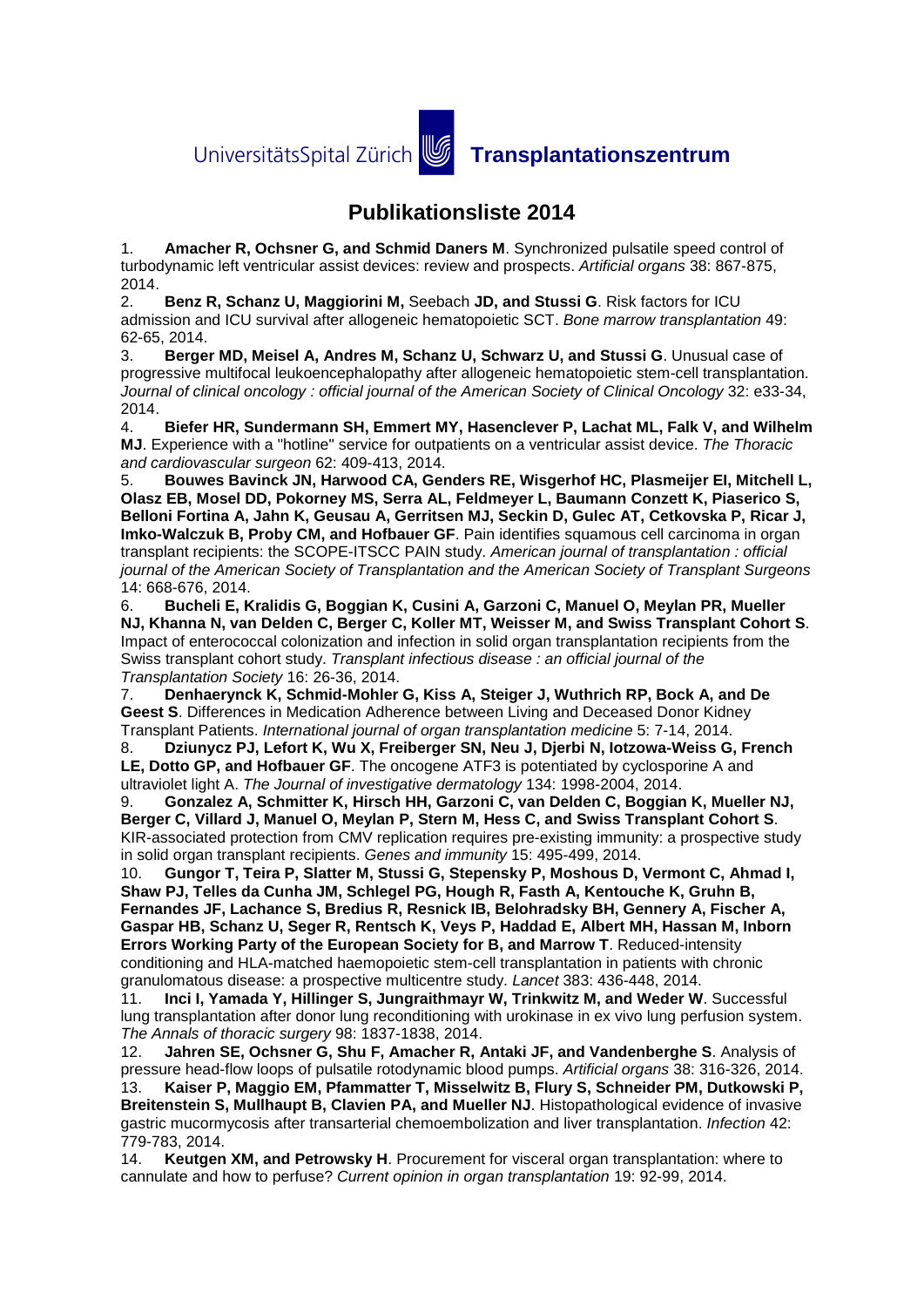15. **Kirsch M, Gotz A, Halter JP, Schanz U, Stussi G, Dobbels F, and De Geest S**. Differences in health behaviour between recipients of allogeneic haematopoietic SCT and the general population: a matched control study. *Bone marrow transplantation* 49: 1223-1230, 2014.

16. **Lesurtel M, Raptis DA, Melloul E, Schlegel A, Oberkofler C, El-Badry AM, Weber A, Mueller N, Dutkowski P, and Clavien PA**. Low platelet counts after liver transplantation predict early posttransplant survival: the 60-5 criterion. *Liver transplantation : official publication of the American Association for the Study of Liver Diseases and the International Liver Transplantation Society* 20: 147-155, 2014.

17. **Levy G, Villamil FG, Nevens F, Metselaar HJ, Clavien PA, Klintmalm G, Jones R, Migliaccio M, Prestele H, Orsenigo R, and Group RS**. REFINE: a randomized trial comparing cyclosporine A and tacrolimus on fibrosis after liver transplantation for hepatitis C. *American journal of transplantation : official journal of the American Society of Transplantation and the American Society of Transplant Surgeons* 14: 635-646, 2014.

18. **Marek A, Stern M, Chalandon Y, Ansari M, Ozsahin H, Gungor T, Gerber B, Kuhne T, Passweg JR, Gratwohl A, Tichelli A, Seger R, Schanz U, Halter J, Stussi G, and Swiss Blood Stem Cell T**. The impact of T-cell depletion techniques on the outcome after haploidentical hematopoietic SCT. *Bone marrow transplantation* 49: 55-61, 2014.

19. **Melloul E, Raptis DA, Boss A, Pfammater T, Tschuor C, Tian Y, Graf R, Clavien PA, and Lesurtel M**. Small animal magnetic resonance imaging: an efficient tool to assess liver volume and intrahepatic vascular anatomy. *The Journal of surgical research* 187: 458-465, 2014.

20. **Miro JM, Aguero F, Duclos-Vallee JC, Mueller NJ, Grossi P, Moreno A, and Hosts ESGoIiC**. Infections in solid organ transplant HIV-infected patients. *Clinical microbiology and infection : the official publication of the European Society of Clinical Microbiology and Infectious Diseases* 20 Suppl 7: 119-130, 2014.

21. **Ochsner G, Amacher R, Wilhelm MJ, Vandenberghe S, Tevaearai H, Plass A, Amstutz A, Falk V, and Schmid Daners M**. A physiological controller for turbodynamic ventricular assist devices based on a measurement of the left ventricular volume. *Artificial organs* 38: 527-538, 2014.

22. **Palma AF, Oberkofler CE, Raptis DA, Eshmuminov D, de Rougemont O, Schnyder A, Dimitroulis D, Lesurtel M, Dutkowski P, and Clavien PA**. Novel rescue procedure for inferior vena cava reconstruction in living-donor liver transplantation using a vascular graft recovered 25 h after donors' circulatory death and systematic review. *Transplant international : official journal of the European Society for Organ Transplantation* 27: 204-210, 2014.

23. **Petrowsky H**. Organ procurement and preservation: what is new and what is established? *Current opinion in organ transplantation* 19: 83-84, 2014.

24. **Protzer U, Bohm F, Longerich T, Seebach J, Heidary Navid M, Friemel J, Marques-Maggio E, Bawohl M, Heikenwalder M, Schirmacher P, Dutkowski P, Clavien PA, Schemmer P, Schnitzler P, Gotthardt D, Mullhaupt B, and Weber A**. Molecular detection of hepatitis E virus (HEV) in liver biopsies after liver transplantation. *Modern pathology : an official journal of the United States and Canadian Academy of Pathology, Inc* 2014.

25. **Reser D, Frohlich GM, Seifert B, Lachat ML, Jacobs S, Enseleit F, Ruschitzka F, Falk V,**  and Wilhelm MJ. The impact of pretransplantation urgency status and the presence of a ventricular assist device on outcome after heart transplantation. *Transplantation proceedings* 46: 1463-1468, 2014.

26. **Reser D, Jacobs S, and Wilhelm MJ**. Importance of pulmonary valve disease during implantation of a biventricular assist device. *The Journal of heart and lung transplantation : the official publication of the International Society for Heart Transplantation* 33: 218-219, 2014.

27. **Rodriguez Cetina Biefer H, Sundermann SH, Emmert MY, Enseleit F, Seifert B, Ruschitzka F, Jacobs S, Lachat ML, Falk V, and Wilhelm MJ**. Surviving 20 years after heart transplantation: a success story. *The Annals of thoracic surgery* 97: 499-504, 2014.

28. **Schlegel A, Dutkowski P, and Clavien PA**. Reply to the letter: The rescue of DCD rodent livers grafts: is there HOPE? *Journal of hepatology* 2014.

29. **Schlegel A, Kron P, Graf R, Clavien PA, and Dutkowski P**. Hypothermic Oxygenated Perfusion (HOPE) Downregulates the Immune Response in a Rat Model of Liver Transplantation. *Annals of surgery* 260: 931-938, 2014.

30. **Schlegel A, Kron P, Graf R, Dutkowski P, and Clavien PA**. Warm vs. cold perfusion techniques to rescue rodent liver grafts. *Journal of hepatology* 61: 1267-1275, 2014.

31. **Schuurmans MM, Isenring BD, Jungo C, Boeni J, Mueller NJ, Kohler M, and Benden C**. Clinical features and outcomes of influenza infections in lung transplant recipients: a single-season cohort study. *Transplant infectious disease : an official journal of the Transplantation Society* 16: 430-439, 2014.

32. **Schweizer R, Kamat P, Schweizer D, Dennler C, Zhang S, Schnider JT, Salemi S, Giovanoli P, Eberli D, Enzmann V, Erni D, and Plock JA**. Bone marrow-derived mesenchymal